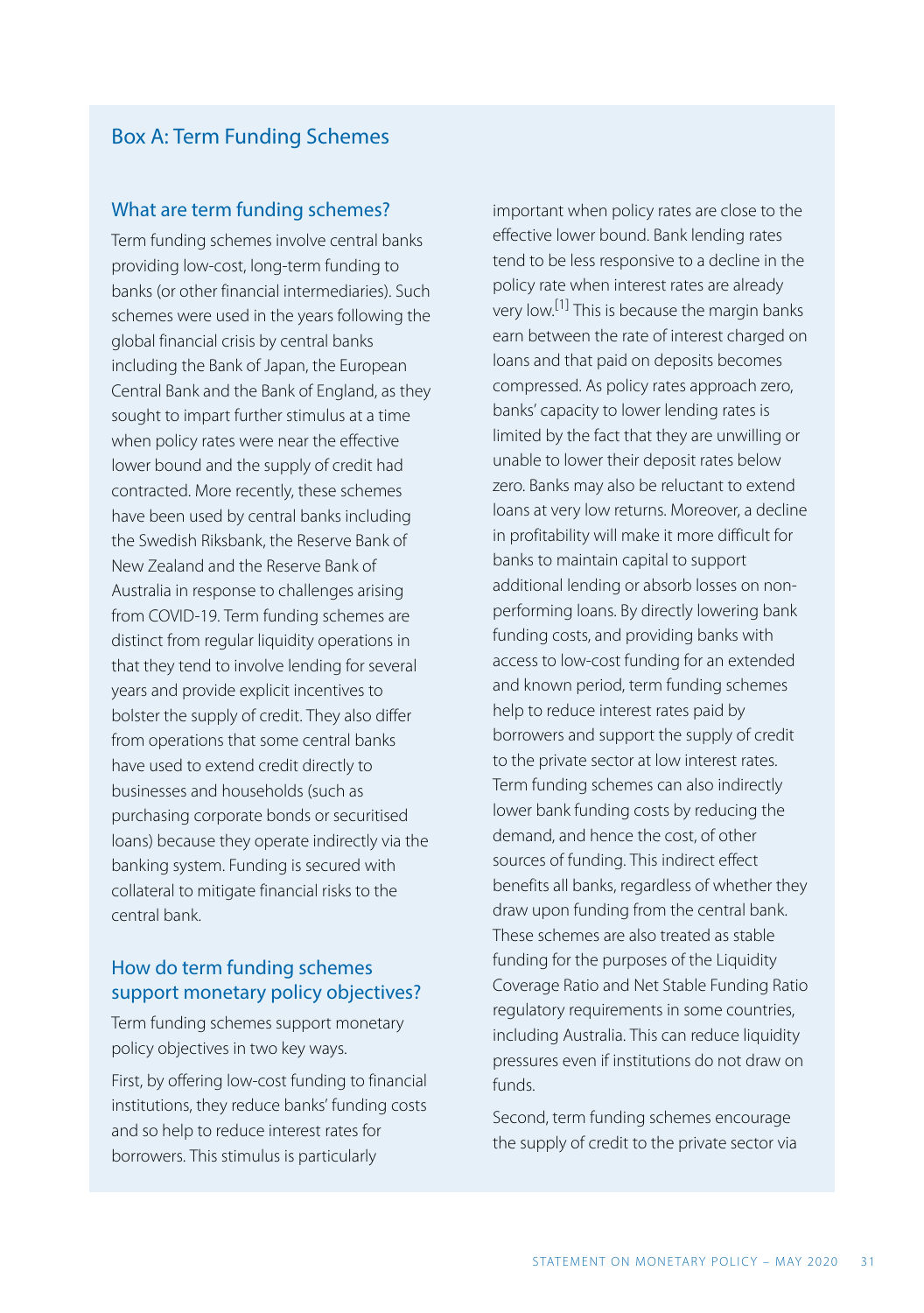the rules of the scheme. A key feature of such schemes is that the quantity of funding available to a financial institution (its funding allowance) is related to its lending to the private sector. In some cases, the funding allowance depends on the *change* in an institution's net lending over a specified time period. That is, those banks that expand their lending to households and/or businesses can access more low-cost funding. The Reserve Bank's Term Funding Facility (TFF) provides one dollar of additional funding to a bank for every dollar increase in credit outstanding to large businesses, and five dollars of additional funding for every dollar increase in credit outstanding to small and medium enterprises (SMEs). Some central bank schemes have a further incentive by reducing the rate of interest on the facility if lending growth exceeds given thresholds. Others, including the TFF, apply a fixed rate of interest. The interest rate of 0.25 per cent on funds borrowed under the TFF complements the Reserve Bank's yield curve target and its forward guidance on the cash rate, helping to ensure funding costs remain low throughout the economy. Elsewhere, some schemes impose penalties on banks that shrink their net lending by charging a progressively higher rate of interest on the funding. Over time, schemes have tended to make greater use of incentives that 'reward' desirable behaviour (such as increasing lending), rather than those that penalise undesirable behaviour on the part of the participants (such as decreasing lending).

Term funding schemes often aim to encourage lending to specific segments of the economy that face particularly tight financial conditions. They do so by providing larger funding allowances for growth in specific types of loans. For instance,

allowances under the ECB's schemes reward lending to businesses but do not reward new mortgage lending. Sometimes, there is an additional funding allowance that is a multiple of the growth in lending to specific sectors. As noted, the Reserve Bank's TFF provides a multiple of additional funding to banks that increase lending to SMEs. Relative to larger businesses, SMEs often face greater difficulties in obtaining finance.<sup>[2]</sup>

The schemes introduced by several central banks since the outbreak of COVID-19 have focussed on encouraging lending to businesses, especially SMEs. In this way, these schemes have complemented government guarantees of bank loans to SMEs. In some cases the schemes have been directly linked to loans extended with those guarantees.

#### Have term funding schemes been effective?

It is too early to assess the effects of term funding schemes introduced in response to COVID-19. However, central banks have generally judged earlier term funding schemes to have been effective in achieving their aims. For instance, the BoE assessed that its scheme in 2016 (which followed an earlier scheme introduced in 2012) increased pass through of its policy rate reductions to lending rates for households and businesses. [3] This was achieved without a significant decline in bank profitability or a reduction in other forms of credit. The BoE estimated that bank funding costs were lower than what they would have been in the absence of the Term Funding Scheme, owing to both the direct and indirect effects of the scheme.

The ECB's Targeted Longer-term Refinancing Operations (TLTROs) were judged to be effective in supporting lending volumes.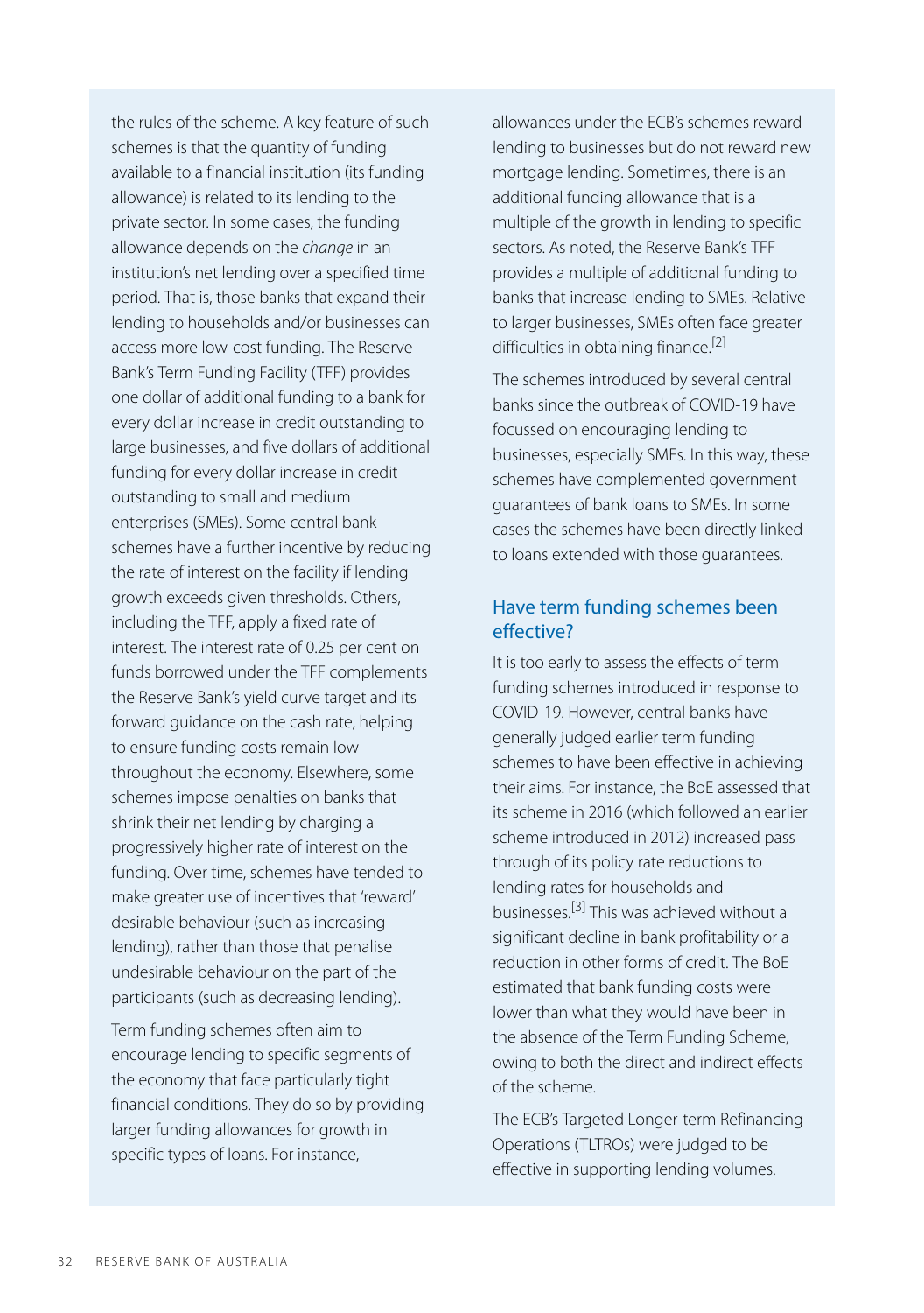These operations have extended nearly €1.4 trillion in lending since 2014 (including the renewal of funding as new schemes have been progressively introduced) (Graph A.1).The ECB noted that the TLTROs appeared to have significantly reduced funding costs, and that these were passed through to households and businesses. The programs were particularly effective in euro area countries experiencing tight financial conditions, with banks that participated in the program reducing their lending rates by more than non-participating banks. A number of empirical studies have found that the TLTROs contributed to faster lending growth and the transmission of lower lending rates to companies.<sup>[4]</sup>

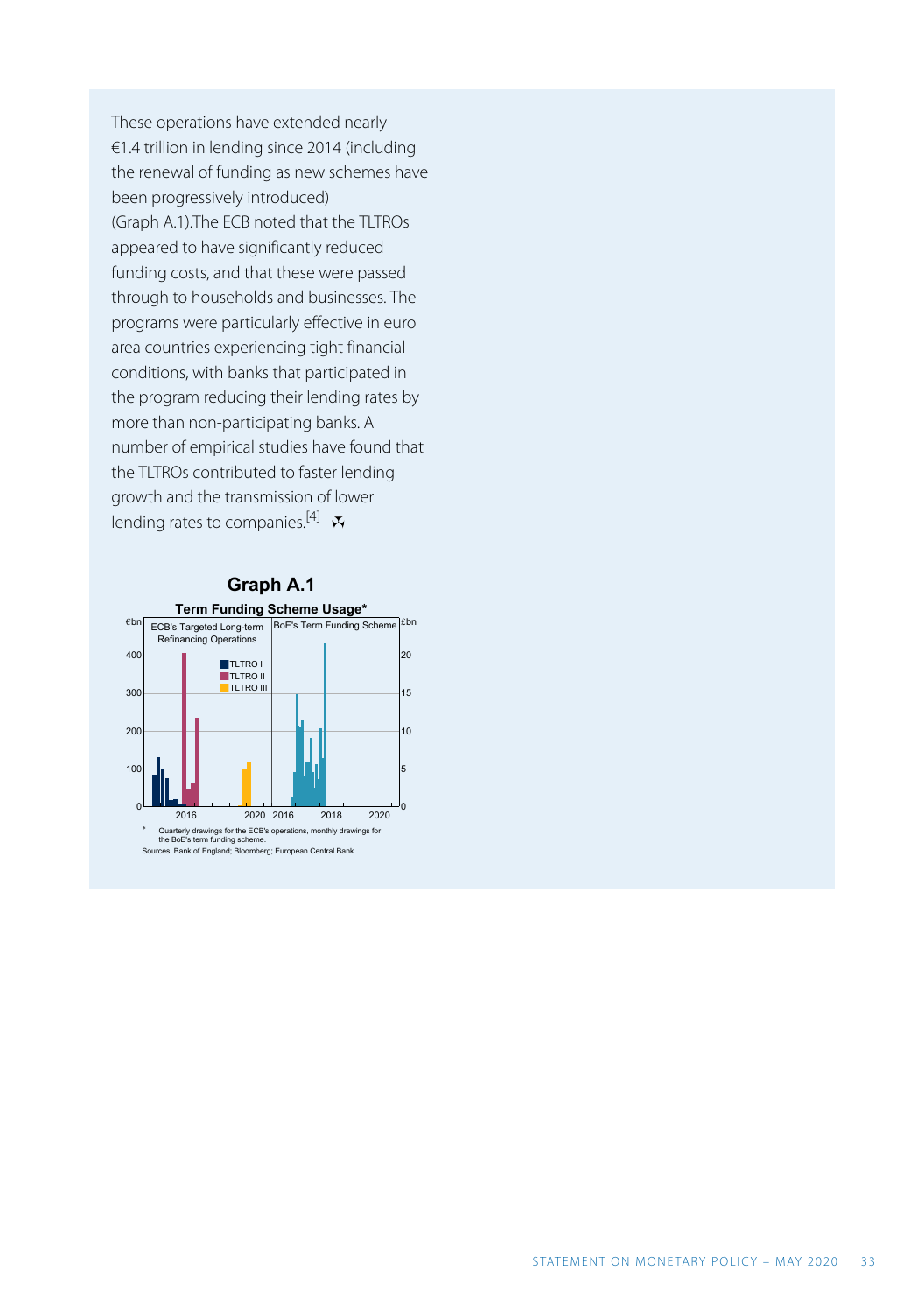# **Table A1: Term Funding Schemes(a)**

| <b>Banco de Mexico</b> |                                                                                                              |
|------------------------|--------------------------------------------------------------------------------------------------------------|
| Scheme                 | Financing facility (April 2020 – current)                                                                    |
| Maturity               | $1.5 - 2$ years                                                                                              |
| Interest rate          | Policy rate (600 bps)                                                                                        |
| Initial allowance      | n/a                                                                                                          |
| Additional allowance   | 1 x net increase in lending to SMEs and households affected by COVID-19                                      |
| Price incentive        | n/a                                                                                                          |
| <b>Bank of England</b> |                                                                                                              |
| Scheme                 | Funding for Lending Scheme (2012-2018)                                                                       |
| Maturity               | 4 years                                                                                                      |
| Interest rate          | Policy rate <sup>(b)</sup> plus fee (50 to 200 bps)                                                          |
| Initial allowance      | 5% of stock of outstanding loans                                                                             |
| Additional allowance   | 1 x net increase in lending (excl. SMEs) $+5x$ net increase in lending to SMEs                               |
| Price incentive        | Banks that contract stock of loans pay penalty fee which increases linearly up to a<br>maximum fee of 150bps |
| Scheme                 | Term Funding Scheme (2016-2018)                                                                              |
| Maturity               | 4 years                                                                                                      |
| Interest rate          | Policy rate plus fee (25 to 75 bps)                                                                          |
| Initial allowance      | 5% of stock of outstanding loans                                                                             |
| Additional allowance   | 1 x net increase in lending                                                                                  |
| Price incentive        | Banks that contract stock of loans pay penalty fee which increases linearly up to a<br>maximum of 25bps      |
| Scheme                 | Term Funding Scheme with Additional Incentives for SMEs (April 2020 - current)                               |
| Maturity               | 4 years                                                                                                      |
| Interest rate          | Policy rate plus fee (10 to 35 bps)                                                                          |
| Initial allowance      | 5% of stock of outstanding loans; later increased to 10%                                                     |
| Additional allowance   | 1 x net increase in household and business lending (excl. SMEs) + 5 x net increase<br>in lending to SMEs     |
| Price incentive        | Banks that contract stock of loans pay penalty fee which increases linearly up to a<br>maximum of 25bps      |
| <b>Bank of Japan</b>   |                                                                                                              |
| Scheme                 | Loan Support Program I (2010 - current)                                                                      |
| Maturity               | $1 - 4$ years                                                                                                |
| Interest rate          | Uncollateralised overnight call rate; later fixed at 10 bps (6 to 10 bps)                                    |
| Initial allowance      | n/a                                                                                                          |
| Additional allowance   | 1 x net increase in lending to firms that 'strengthen the foundations for economic<br>growth'                |
| Price incentive        | n/a                                                                                                          |
| Scheme                 | Loan Support Program II (2012 - current)                                                                     |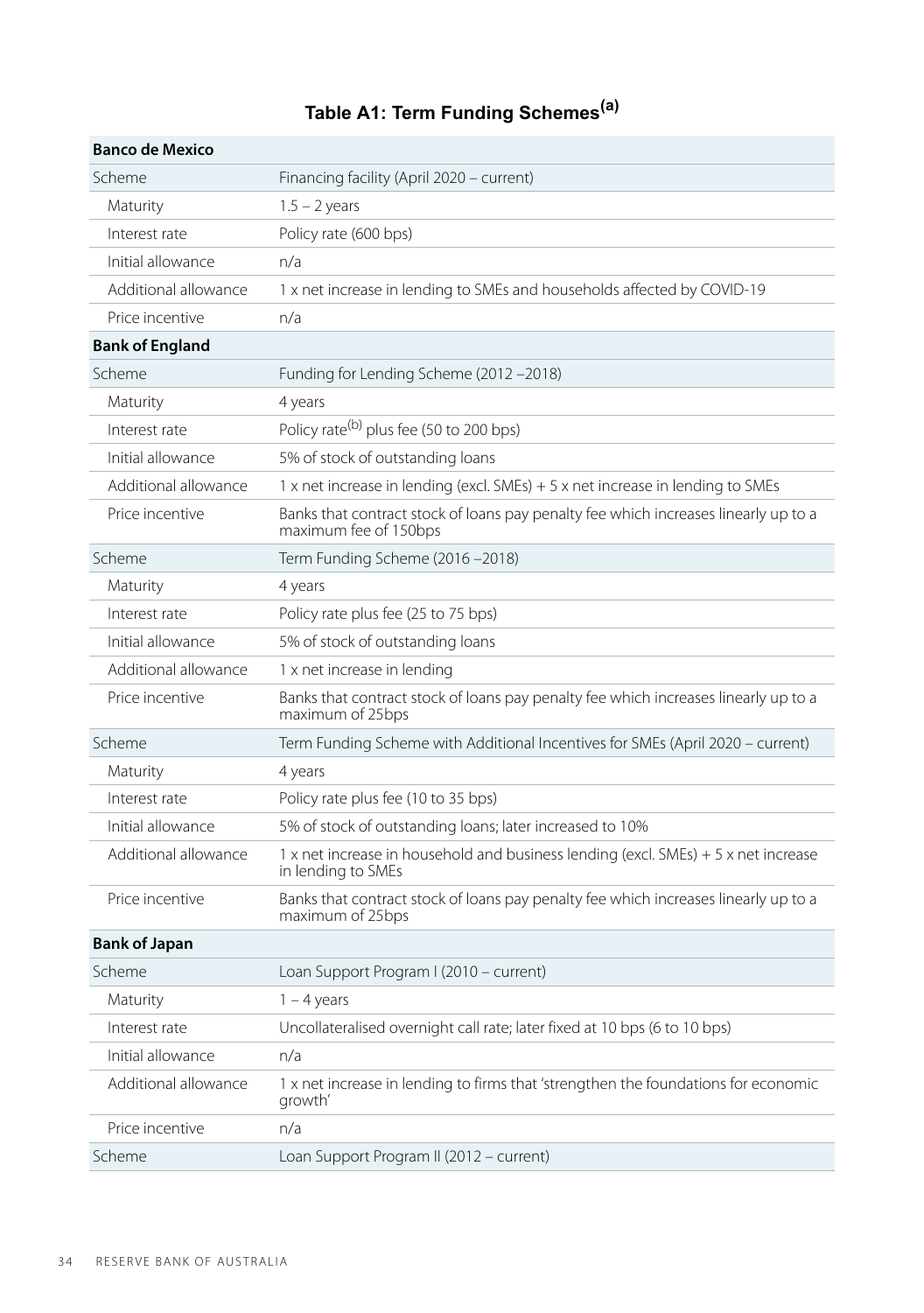| Maturity                               | $1 - 4$ years                                                                                                                                                 |  |
|----------------------------------------|---------------------------------------------------------------------------------------------------------------------------------------------------------------|--|
| Interest rate                          | Uncollateralised overnight call rate; later fixed at 10 bps (7 to 10 bps)                                                                                     |  |
| Initial allowance                      | n/a                                                                                                                                                           |  |
| Additional allowance                   | 1 x net increase in lending to businesses and households                                                                                                      |  |
| Price incentive                        | n/a                                                                                                                                                           |  |
| <b>European Central Bank</b>           |                                                                                                                                                               |  |
| Scheme                                 | Targeted Longer-Term Refinancing Operations I (2014 - 2016)                                                                                                   |  |
| Maturity                               | 4 years                                                                                                                                                       |  |
| Interest rate                          | Initially fixed at prevailing main refinancing rate plus a spread of 10 bps; spread<br>later removed<br>(0 to 15 bps)                                         |  |
| Initial allowance                      | 7% of stock of loans to non-financial private sector, excluding mortgages                                                                                     |  |
| Additional allowance                   | 3 x net increase in lending in excess of a benchmark                                                                                                          |  |
| Price incentive                        | n/a                                                                                                                                                           |  |
| Scheme                                 | Targeted Longer-Term Refinancing Operations II (2016 -2017)                                                                                                   |  |
| Maturity                               | 4 years                                                                                                                                                       |  |
| Interest rate                          | Fixed at prevailing main refinancing rate (0 to $-40$ bps)                                                                                                    |  |
| Initial allowance                      | 30% of eligible stock of loans less any existing TLTRO outstanding                                                                                            |  |
| Additional allowance                   | n/a                                                                                                                                                           |  |
| Price incentive                        | Discount applied if banks exceed a net lending benchmark. Discount increases<br>linearly until interest rate reaches prevailing ECB deposit rate              |  |
| Scheme                                 | Targeted Longer-Term Refinancing Operations III (2019 - current)                                                                                              |  |
| Maturity                               | $2 - 3$ years                                                                                                                                                 |  |
| Interest rate                          | Initially variable with main refinancing rate plus 10 bps; later lowered to be 50 bps<br>below prevailing main refinancing rate (10 to -100 bps)              |  |
| Initial allowance                      | 30% of eligible stock of loans less any existing TLTRO outstanding; later raised to<br>50% of eligible stock of loans less any existing TLTRO outstanding     |  |
| Additional allowance                   | n/a                                                                                                                                                           |  |
| Price incentive                        | Discount applied if banks exceed a net lending benchmark. Initially linearly<br>increasing discount up to 40 bps. Later adjusted to a fixed discount of 50bps |  |
| <b>Monetary Authority of Singapore</b> |                                                                                                                                                               |  |
| Scheme                                 | MAS SGD Facility for ESG Loans (April 2020 – current)                                                                                                         |  |
| Maturity                               | 2 years                                                                                                                                                       |  |
| Interest rate                          | 10 bps                                                                                                                                                        |  |
| Initial allowance                      | n/a                                                                                                                                                           |  |
| Additional allowance                   | Linked to lending under government SME loan scheme                                                                                                            |  |
| Price incentive                        | n/a                                                                                                                                                           |  |
| <b>Reserve Bank of Australia</b>       |                                                                                                                                                               |  |
| Scheme                                 | Term Funding Facility (April 2020 - current)                                                                                                                  |  |
| Maturity                               | 3 years                                                                                                                                                       |  |
| Interest rate                          | 25 bps                                                                                                                                                        |  |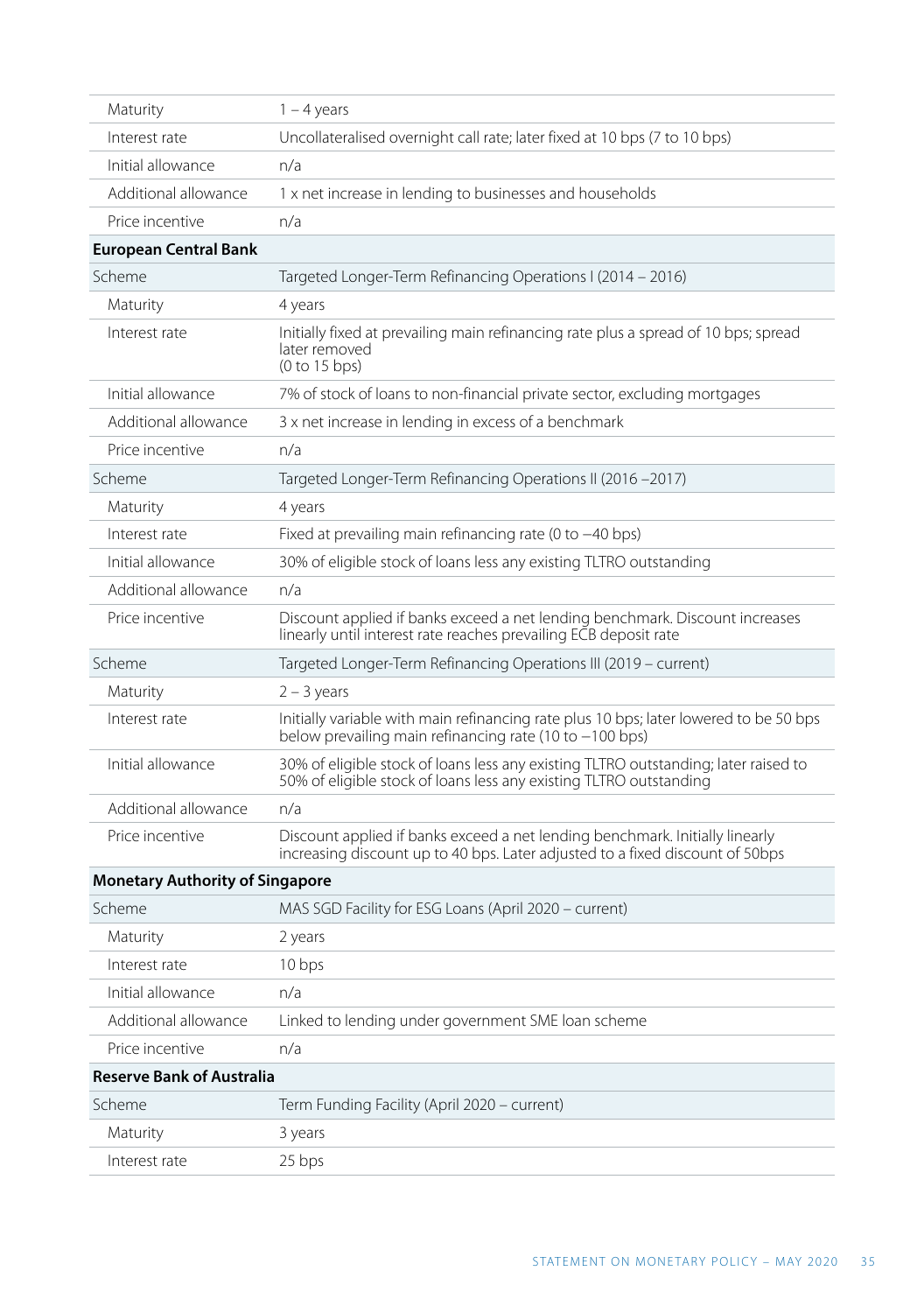| Initial allowance                  | 3% of total credit outstanding                                                                                                                                            |  |
|------------------------------------|---------------------------------------------------------------------------------------------------------------------------------------------------------------------------|--|
| Additional allowance               | 1 x increase in credit outstanding to large businesses + 5 x increase in credit<br>outstanding to SMEs                                                                    |  |
| Price incentive                    | n/a                                                                                                                                                                       |  |
| <b>Reserve Bank of India</b>       |                                                                                                                                                                           |  |
| Scheme                             | Targeted Longer-Term Repo Operations (April 2020 - current)                                                                                                               |  |
| Maturity                           | Up to 3 years                                                                                                                                                             |  |
| Interest rate                      | Prevailing policy rate plus fee (440 to 640 bps)                                                                                                                          |  |
| Initial allowance                  | Depending on bid amount                                                                                                                                                   |  |
| Additional allowance               | n/a                                                                                                                                                                       |  |
| Price incentive                    | Banks that do not invest the funds in private securities as specified (at least 50%<br>invested in SMEs and micro-finance institutions) must pay a penalty fee of 200 bps |  |
| <b>Reserve Bank of New Zealand</b> |                                                                                                                                                                           |  |
| Scheme                             | Term Lending Facility (April 2020 - current)                                                                                                                              |  |
| Maturity                           | 3 years                                                                                                                                                                   |  |
| Interest rate                      | 25 bps                                                                                                                                                                    |  |
| Initial allowance                  | n/a                                                                                                                                                                       |  |
| Additional allowance               | 1 x outstanding loans under Government's Business Finance Guarantee Scheme                                                                                                |  |
| Price incentive                    | n/a                                                                                                                                                                       |  |
| <b>Riksbank</b>                    |                                                                                                                                                                           |  |
| Scheme                             | Program for onward lending to companies (April 2020 - current)                                                                                                            |  |
| Maturity                           | 2 years                                                                                                                                                                   |  |
| Interest rate                      | Policy rate (0 to 20 bps)                                                                                                                                                 |  |
| Initial allowance                  | Depending on bid amount; highest allocation is SEK12.5bn                                                                                                                  |  |
| Additional allowance               | n/a                                                                                                                                                                       |  |
| Price incentive                    | Maximum penalty fee of 20 bps applied if funds are not lent to non-financial<br>companies                                                                                 |  |
| <b>US Federal Reserve</b>          |                                                                                                                                                                           |  |
| Scheme                             | 'Paycheck Protection Program' Liquidity Facility (April 2020 - current)                                                                                                   |  |
| Maturity                           | 2 years                                                                                                                                                                   |  |
| Interest rate                      | 35 bps                                                                                                                                                                    |  |
| Initial allowance                  | n/a                                                                                                                                                                       |  |
| Additional allowance               | 1 x amount of Paycheck Protection Program loans extended                                                                                                                  |  |
| Price incentive                    | n/a                                                                                                                                                                       |  |

(a) The terms of these programs were often modified after their introduction to ease conditions further.

(b) The Funding for Lending Scheme lent short-dated government securities, which could then be used to borrow money from markets at rates close to the expected path of the policy rate.

Sources: Central banks